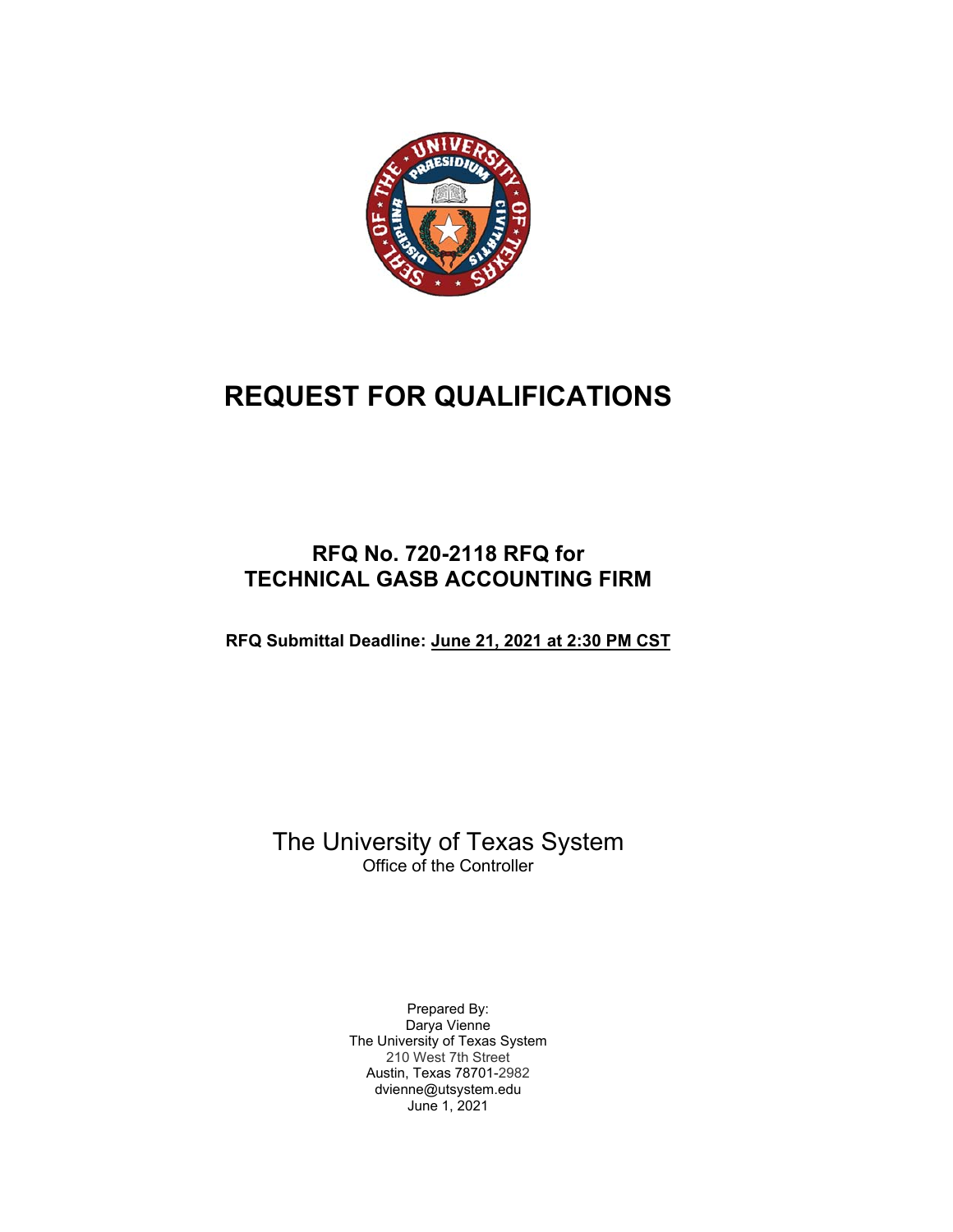#### **REQUEST FOR QUALIFICATIONS**

# **TABLE OF CONTENTS**

| <b>SECTION 5: PRICING AND DELIVERY SCHEDULE</b> |    |
|-------------------------------------------------|----|
| <b>SECTION 6: QUALIFICATION REQUEST FORM</b>    | 15 |

# **Attachment:**

# **APPENDIX ONE: SAMPLE AGREEMENT**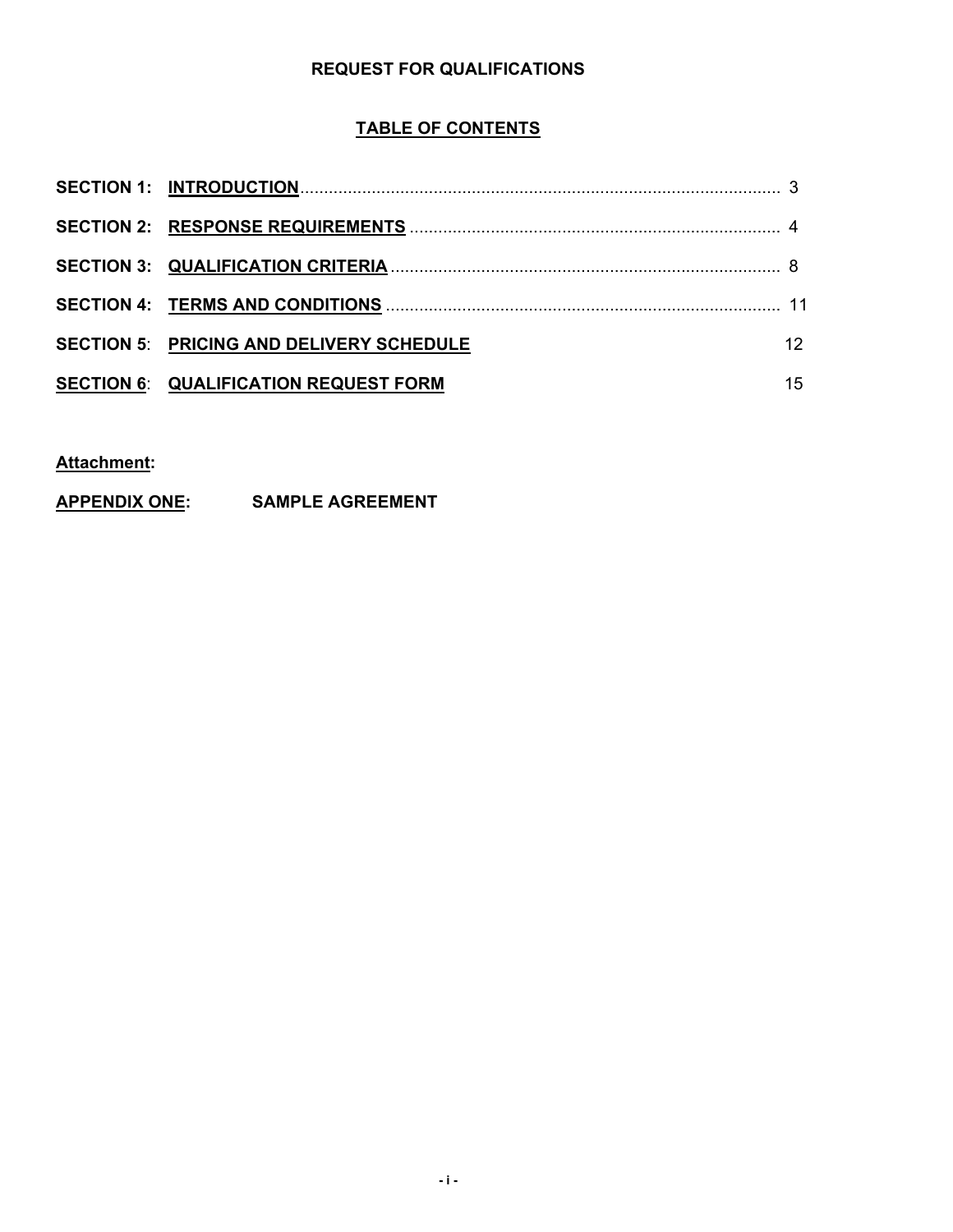#### **INTRODUCTION**

#### **1.1 Description of The University of Texas System**

The University of Texas System has served Texas for more than 135 years, improving the lives of Texans—and people all over the world—through education, health care and research at 14 academic and health institutions across the state. With an enrollment of more than 240,000 students, the UT System is one of the nation's largest public university systems of higher education.

UT institutions are powerful drivers of economic and social mobility in Texas, producing more than 60,000 degrees annually, including more than one-third of the state's bachelor's degrees and more than half of the state's medical degrees. In 2019, almost half of all undergraduate degrees were awarded to students who qualified for a Pell grant based on financial need while enrolled at a UT institution. Sixty percent of undergraduates who received need-based financial aid double their parents' income within five years of earning a UT degree.

More than three-fourths of undergraduate students secure jobs in Texas within a year after graduation, providing a skilled workforce and fueling the state's economy. In fact, UT students who entered the Texas workforce between 2002 and 2017 had cumulative earnings through 2018 of \$268 billion. And, according to Georgetown University's Center on Education and the Workforce, a UT degree's return on investment is among the best in the nation.

The UT System also is one of the largest employers in the state with 21,000 faculty – including Nobel laureates and members of National Academies – and more than 85,000 health care professionals, researchers and staff.

Creating a healthier Texas is a fundamental mission of UT institutions, which award more than 15,000 health-related degrees annually. The UT System is poised to open its seventh medical school in Tyler within the next several years. UT-owned and affiliated hospitals and clinics – supported by thousands of doctors, physician assistants, nurses and other health care providers – accounted for more than 9.2 million outpatient visits and over 1.8 million hospital days in 2019.

In addition to world-class patient care, UT researchers are on the front lines of advancing treatments and therapies for deadly and debilitating diseases. Life-changing and life-saving research and invention of new technologies regularly place UT institutions among the top 10 world's most innovative universities, according to Reuters and the National Academy of Inventors. Total research spending across the 14 UT institutions exceeds \$3 billion annually, the most in Texas, and the second most nationally among public higher education systems.

#### **1.2 Objective of Request for Qualifications**

UT System requests responses from qualified firms ("**Respondents**") in order to identify and select an exceptional firm to provide technical accounting expertise for reviewing GASB pronouncements, interpreting applicability to UT System, assist in outlining any related accounting changes, and overall implementation of the GASB requirements.

Services would be made available to the UT System for a period of four (4) years after signed contract.

**Multiple Awards:** UT System reserves the right to qualify multiple Respondents against this RFQ.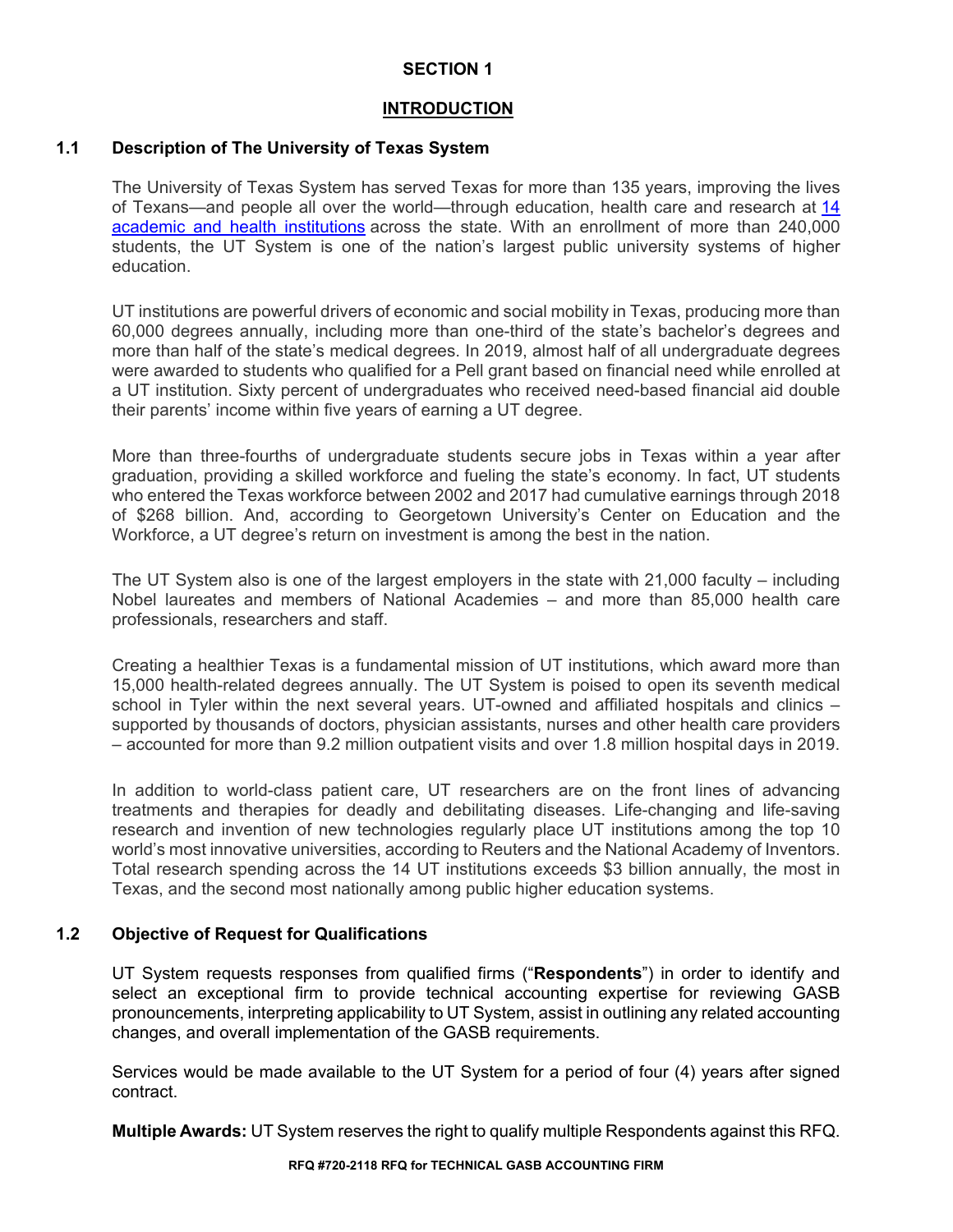#### **RESPONSE REQUIREMENTS**

#### **2.1 Submittal Deadline**

UT System will accept Responses submitted in response to this RFQ until 2:30 p.m., Central Standard Time ("**CST**") on June 21, 2021 (the "**Submittal Deadline**").

#### **2.2 University Contact Person**

Respondents to this RFQ will direct all questions or concerns regarding this RFP via Bonfire portal.

UT System specifically instructs all interested Respondents to restrict all contact and questions regarding this RFQ to written communications delivered through Bonfire portal. *UT System must receive all questions or concerns no later than 2:30 p.m. CST on June 14, 2021.*

UT System will have a reasonable amount of time to respond to questions or concerns. It is UT System's intent to respond to all appropriate questions and concerns; however, UT System reserves the right to decline to respond to any question or concern.

#### **2.3 Criteria for Selection**

The successful Respondent, if any, selected by UT System through this RFQ will be based on Respondent's submittal on or before the Submittal Deadline and the information provided in response to **Section 3 Qualification Criteria**.

The evaluation of responses and the selection of qualified Respondents will be based on the information provided in the responses. UT System may consider additional information if UT System determines the information is relevant.

Criteria to be considered by UT System in evaluating responses and selecting qualified Respondents, will be these factors:

- A. Vendor Capabilities to Meet Scope of Work and Additional Services (25%);
- B. Experience (30%);
- C. Operational Plan (20%);
- D. Staffing / Resources / Capacity / Support (25%).

UT System reserves the right to award none, any, or all of the Services described in this RFQ.

#### **2.4 Key Events Schedule**

#### **Below is the schedule of events for the RFQ process.**

| Issuance of RFQ                                               | June 1, 2021                      |
|---------------------------------------------------------------|-----------------------------------|
| Virtual Conference Call<br>(ref. Section 2.6)                 | June 11, 2021 at 10:00 a.m. CST   |
| Deadline for Questions / Concerns                             | 2:30 p.m. CST on June 14, 2021    |
| Submittal Deadline<br>$(\text{ref. Section 2.1 of this RFQ))$ | 2:30 p.m. CST on<br>June 21, 2021 |
|                                                               |                                   |

**RFQ #720-2118 RFQ for TECHNICAL GASB ACCOUNTING FIRM**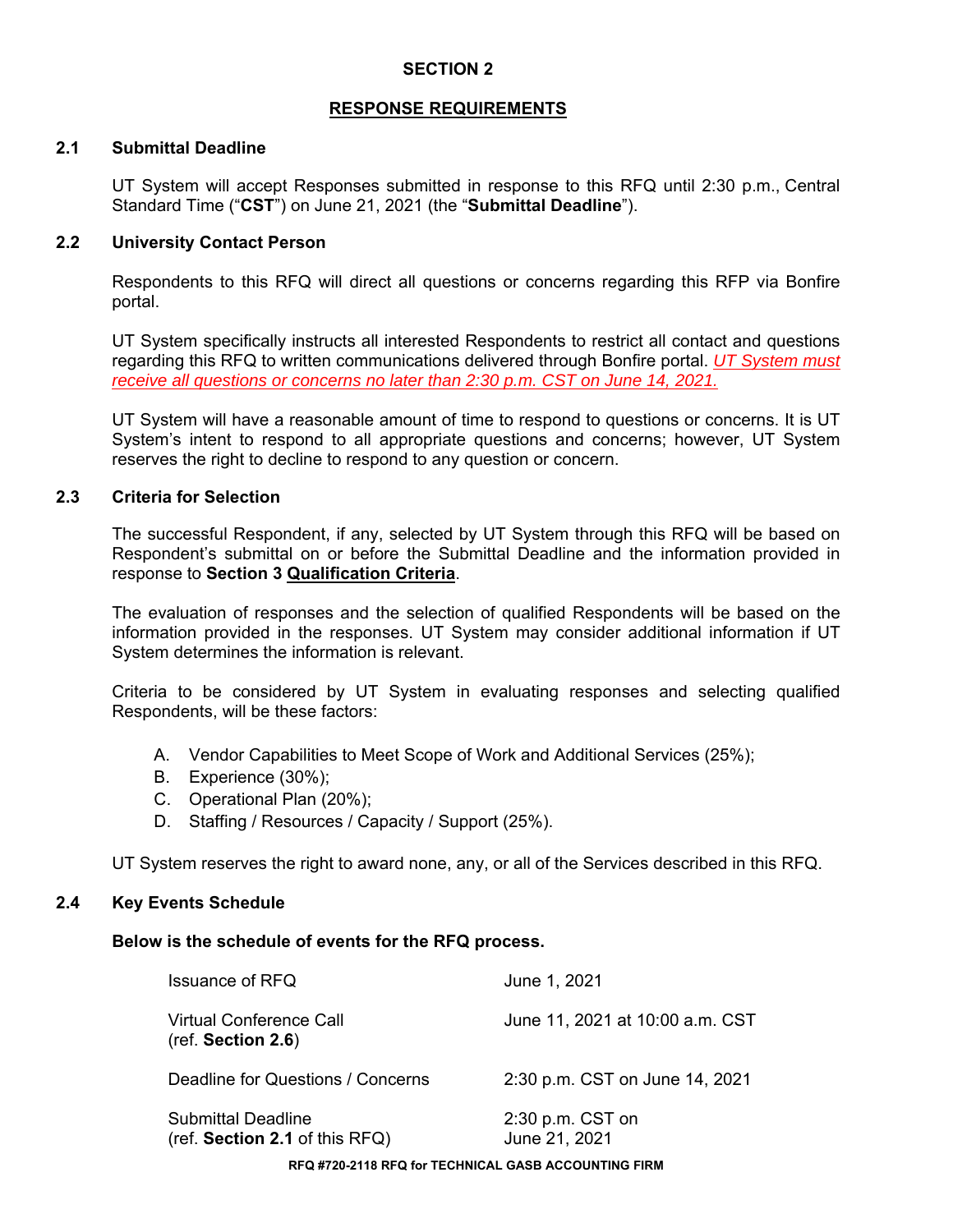#### **2.5 Historically Underutilized Businesses**

- 2.5.1 All agencies of the State of Texas are required to make a good faith effort to assist historically underutilized businesses (**HUBs**) in receiving contract awards. The goal of the HUB program is to promote full and equal business opportunity for all businesses in contracting with state agencies. Pursuant to the HUB program, if under the terms of any agreement or contractual arrangement resulting from this RFQ, Contractor subcontracts any Work, then Contractor must make a good faith effort to utilize HUBs certified by the Statewide Procurement and Statewide Support Services Division of the Texas Comptroller of Public Accounts. Responses that fail to comply with the requirements contained in this **Section 2.5** will constitute a material failure to comply with advertised specifications and will be rejected by University as non-responsive. Additionally, compliance with good faith effort guidelines is a condition precedent to awarding any agreement or contractual arrangement resulting from this RFQ. Respondent acknowledges that, if selected by University, its obligation to make a good faith effort to utilize HUBs when subcontracting any Work will continue throughout the term of all agreements and contractual arrangements resulting from this RFQ. Furthermore, any subcontracting of Work by Contractor is subject to review by University to ensure compliance with the HUB program.
- 2.5.2 University has reviewed this RFQ in accordance with Title 34, *Texas Administrative Code*, Section 20.285, and has determined that subcontracting opportunities (HUB and/or Non-HUB) are probable under this RFQ. The HUB participation goal for this RFP is **26%.**
- 2.5.3 A HUB Subcontracting Plan ("**HSP**") is required as part of, *but submitted separately from*, Respondent's Response. The HSP will be developed and administered in accordance with University's Policy on Utilization of Historically Underutilized Businesses and incorporated for all purposes.

*Each Respondent, whether self-performing or planning to subcontract, must complete and return the HSP in accordance with the terms and conditions of this RFQ. Respondents that fail to do so will be considered non-responsive to this RFQ in accordance with §2161.252, Government Code.* 

*Questions regarding the HSP may be directed to:* 

*Contact: Kyle Hayes HUB Coordinator Phone: 512-322-3745 Email: khayes@utsystem.edu* 

Respondent will not be permitted to change its HSP after the deadline submittal date unless: (1) Respondent completes a new HSP, setting forth all modifications requested by Respondent, (2) Respondent provides the modified HSP to University, (3) University HUB Program Office approves the modified HSP in writing, and (4) all agreements resulting from this RFQ are amended in writing to conform to the modified HSP.

#### **Instructions on completing an HSP**

Respondent must visit https://www.utsystem.edu/offices/historically-underutilizedbusiness/hub-forms to download the most appropriate HUB Subcontracting Plan (HSP) / Exhibit H form for use with this Request for Qualifications. Respondent will find, on the HUB Forms webpage, a link to "Guide to Selecting the Appropriate HSP Option". **Click on this**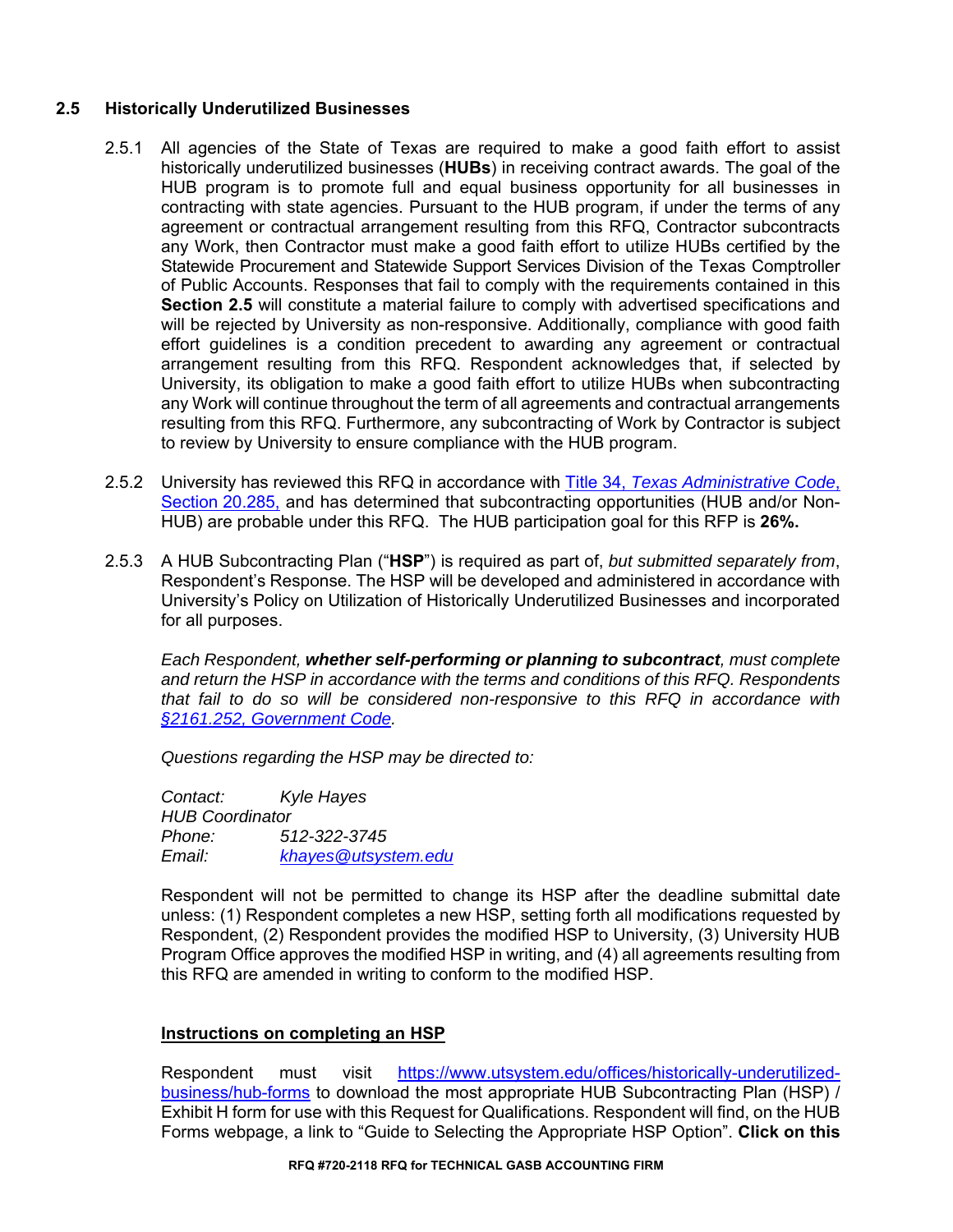**link and read the Guide first before selecting an HSP Option.** Respondent shall select, from the four (4) Options available, the Option that is most applicable to Respondent's subcontracting intentions. These forms are in *fillable* PDF format and must be downloaded and opened with *Adobe Acrobat / Reader* to utilize the fillable function. If Respondent has any questions regarding which Option to use, Respondent shall submit the question via Bonfire portal.

Respondent must complete the HSP, then print, sign and scan *all pages* of the HSP Option selected, with additional support documentation**\***, *and submit via Bonfire portal*. NOTE: signatures must be "wet" signatures. Digital signatures are not acceptable.

Any response submitted in response to this RFQ that does not have a corresponding HSP meeting the above requirements may be rejected by University and returned to Respondent as non-responsive due to material failure to comply with advertised specifications.

Each Respondent's HSP will be evaluated for completeness and compliance prior to opening the proposal to confirm Respondent compliance with HSP rules and standards. Respondent's failure to submit one (1) completed and signed HUB Subcontracting Plan *to the Bonfire portal* may result in University's rejection of the response as non-responsive due to material failure to comply with advertised specifications.

**\*If Respondent's submitted HSP refers to specific page(s) / Sections(s) of Respondent's response that explain how Respondent will perform entire contract with its own equipment, supplies, materials and/or employees, Respondent must submit copies of those pages with the HSP sent to the Bonfire Portal**. **In addition, all**  *solicitation emails* **to potential subcontractors must be included as backup documentation to the Respondent's HSP to demonstrate Good Faith Effort.** Failure to do so will slow the evaluation process and may result in DISQUALIFICATION.

#### **2.6 Virtual Conference Call**

University will hold a virtual conference call at **10 a.m.**, Central Time on Friday, June 11th, 2021. The virtual conference call will allow all Respondents an opportunity to ask University's representatives relevant questions and clarify provisions of this RFQ.

*Potential respondents must RSVP via Bonfire to receive the virtual conference call details via a message within the bonfire portal.* 

#### **2.7 Submission**

Responses must be received by UT System on or before the Submittal Deadline (ref. **Section 2.1**  of this RFQ) through Bonfire Portal ONLY.

#### **2.8 General Instructions**

- A. Respondents should carefully read the information contained herein.
- A. Submittals and any other information submitted by Respondents in response to this RFQ shall become the property of UT System.
- B. Failure to comply with the requirements contained in this RFQ may result in rejection of the response.
- **RFQ #720-2118 RFQ for TECHNICAL GASB ACCOUNTING FIRM**  C. Responses to **Section 3** of this RFQ cannot exceed fifteen pages (15 pages).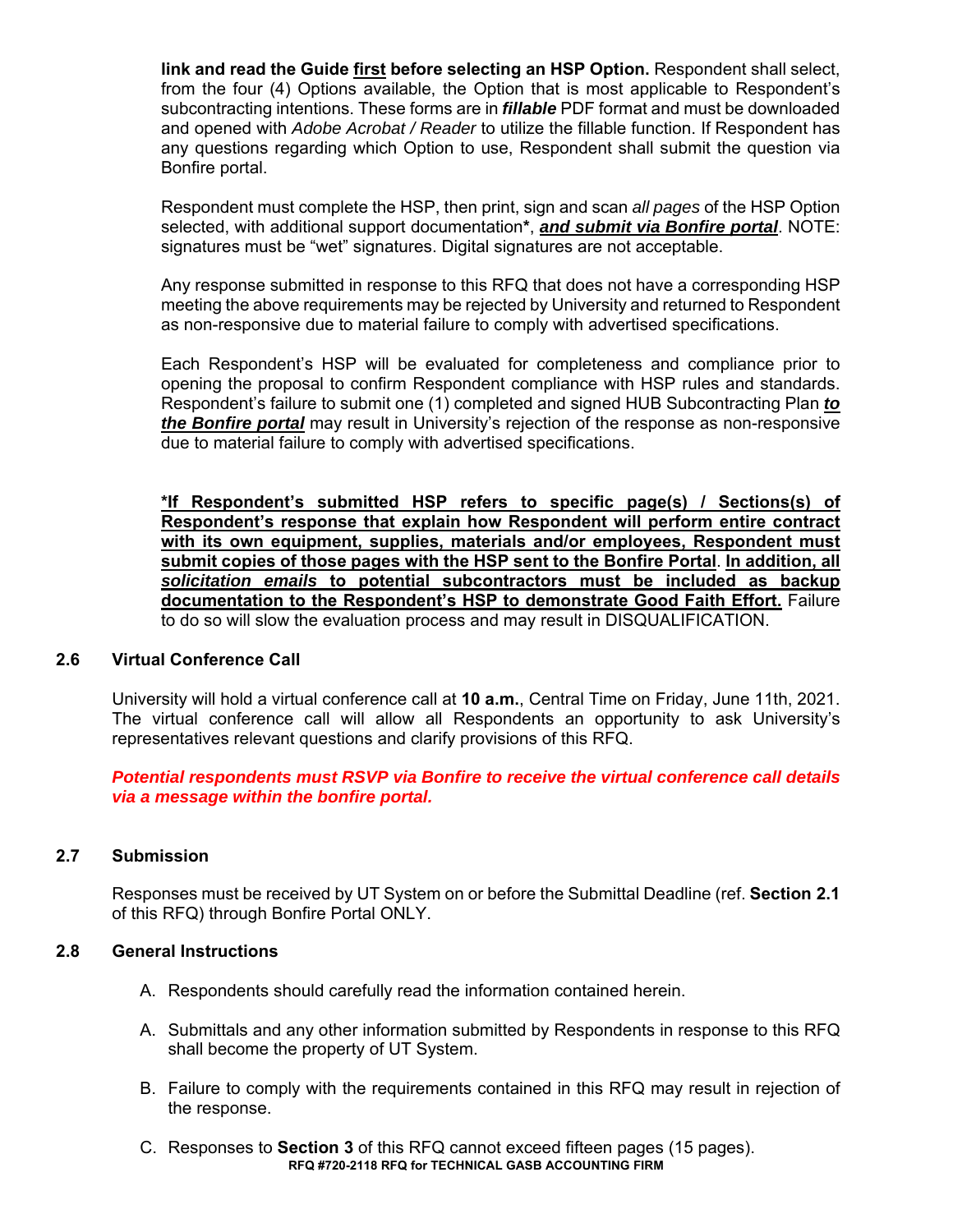# **2.9 Notice**

All Respondents will be notified of determination of qualification / non-qualification by the UT System point of contact via e-mail.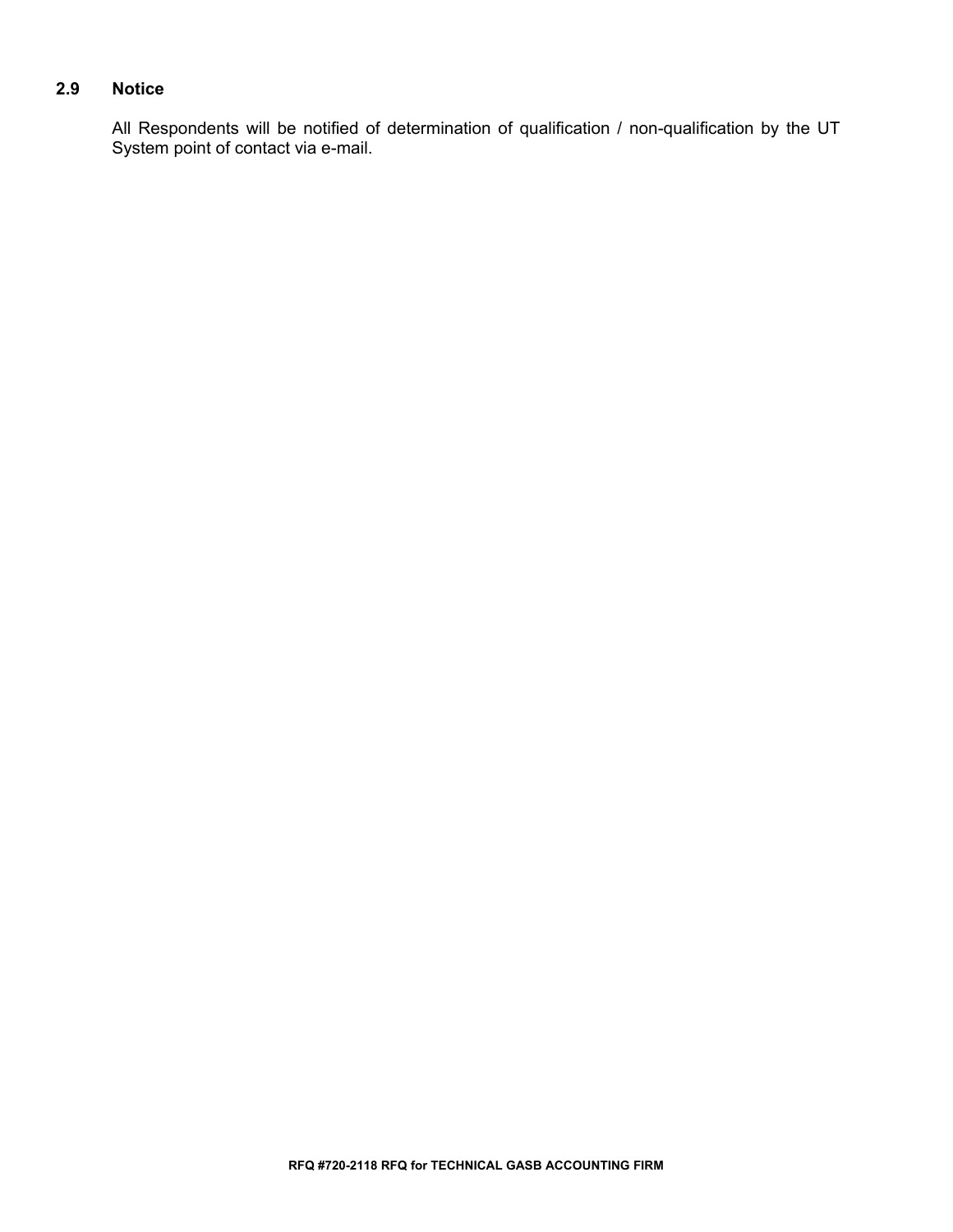#### **QUALIFICATION CRITERIA**

Narratives provided in response to criteria listed below must address specific items noted with each criterion. Respondent can also include additional information Respondent believes UT System should know when determining qualifications. Respondent's response to **Section 3** cannot exceed the maximum number of pages (ref. **Section 2.8 D**).

#### **Evaluation Questions for Respondent Response**

#### **3.1 Overview of Services Requested**

Working with The University of Texas System ("UTS") and designated contacts ("Key Contacts"),

- 1. Respondent must be a Certified Public Accountant (CPA) firm with a strong knowledge of
	- 1) Governmental Accounting Standards Board (GASB) pronouncements and other related authoritative accounting guidance applicable to State governments and
	- 2) the higher education sector.
- 2. Respondent will work directly with Key Contacts, including the UTS Director of Investment Accounting and specific UTS Controller's Office staff.
- 3. In addition to working directly with Key Contacts, Respondent will also assist the following UTS institutions, as needed: UT Arlington, UT Austin, UT Dallas, UT El Paso, UT Rio Grande Valley, UT Permian Basin, UT San Antonio, UT Tyler, UT Southwestern Medical Center, UT Medical Branch, Galveston, UT Health Science Center-Houston, UT Health Science Center-San Antonio, UT M. D. Anderson Cancer Center, and UT Health Science Center-Tyler.
- 4. Respondent will perform the following services for UTS:
	- 1) Review GASB and other related guidance for upcoming accounting changes and lead effort at UTS to plan for these changes
		- Note: Some GASB implementation projects must be started several years prior to implementation date, especially when prior year restatement is required.
	- 2) Review list of upcoming accounting changes with UTS and prioritize projects
	- 3) Lead GASB implementation projects at UTS which include, but is not limited to, the following:
		- a. Research guidance
		- b. Create project plan(s)
		- c. Ensure project plans and timelines are in line with guidance from the State **Comptroller**
		- d. Coordinate surveys and meetings with UTS
		- e. Meet with Key Contacts and others
		- f. Set project milestones and deadlines and track/enforce those milestones/deadlines
		- g. Work with Key Contacts to update UTS' accounting infrastructure to accommodate GASB changes (general ledger, financial reporting and consolidation software, financial reports, etc.)
		- h. Document accounting process before and after implementation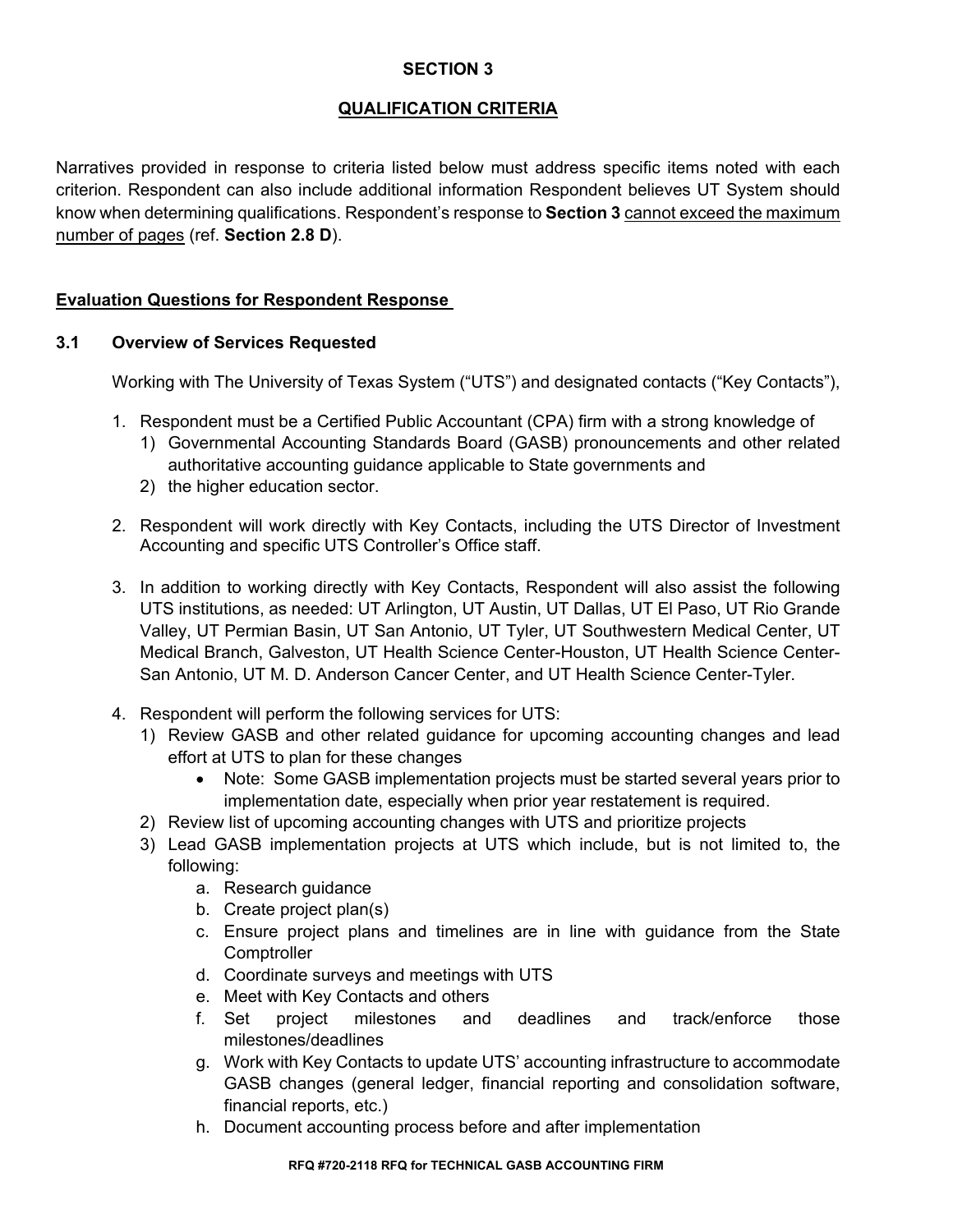- i. Lead prior year financial statement restatement effort, when applicable
- j. Update financial statement presentation and Annual Financial Report (AFR) footnote disclosures to comply with GASB changes
- k. Ensure UTS is abreast of GASB's technical plan and current upcoming projects and lead effort to assess the effects and plan for those changes
- 4) Provide weekly or bi-weekly status updates to Key Contacts
- 5) Respond to UTS questions on appropriate accounting guidance, as questions arise
- 6) Update UTS accounting policies, as needed
- 7) Work with UTS external auditors during the annual financial audit
- 8) Assist with other financial reporting tasks, as needed

New and upcoming GASB changes that Respondent will assist with include, but are not limited to

- GASB Statement No. 87, *Leases*, effective fiscal year 2022
- GASB Statement No. 91, *Conduit Debt Obligations*, effective fiscal year 2023
- GASB Statement No. 92, *Omnibus 2020*, effective fiscal year 2021
- GASB Statement No. 93, *Replacement of Interbank Offered Rates*, effective fiscal year 2021
- GASB Statement No. 94, *Public-Private and Public-Public Partnerships and Availability Payment Arrangements*, effective fiscal year 2023
- GASB Statement No. 96, *Subscription-Based Information Technology Arrangements (SBITA)*, effective fiscal year 2023
- GASB Statement No. 97, *Certain Component Unit Criteria, and Accounting and Financial Reporting for Internal Revenue Code Section 457 Deferred Compensation Plans* (other than the portion of this statement implemented in 2020), effective fiscal year 2021 or 2022.
- **3.2** Narratives provided in response to criteria listed below must address specific items noted with each criterion. Respondent can also include additional information Respondent believes UTS should know when determining qualifications. Respondent's response to **Section 3.2** cannot exceed the maximum number of pages (ref. **Section 2.7 D**).

## **Evaluation Questions for Respondent Response**

| <b>Respondent Capabilities to Meet</b><br>Scope of Work and Additional<br>Services (25%) | Provide Respondent's company business profile<br>1.<br>including years in business, structure of<br>organization, client base, company growth over the<br>last three (3) years, number of employees and other<br>relevant information.      |
|------------------------------------------------------------------------------------------|---------------------------------------------------------------------------------------------------------------------------------------------------------------------------------------------------------------------------------------------|
| Experience (30%)                                                                         | 2. References: Provide a listing of Respondent's<br>current and past projects / customers similar in size<br>and scope to the services described in the RFQ. If<br>applicable, list examples of services rendered in the<br>state of Texas. |
|                                                                                          | Provide the following for each project/customer:<br>Customer name and address<br>Contact name with email address and phone<br>$\bullet$<br>number<br>Time period in which work was performed                                                |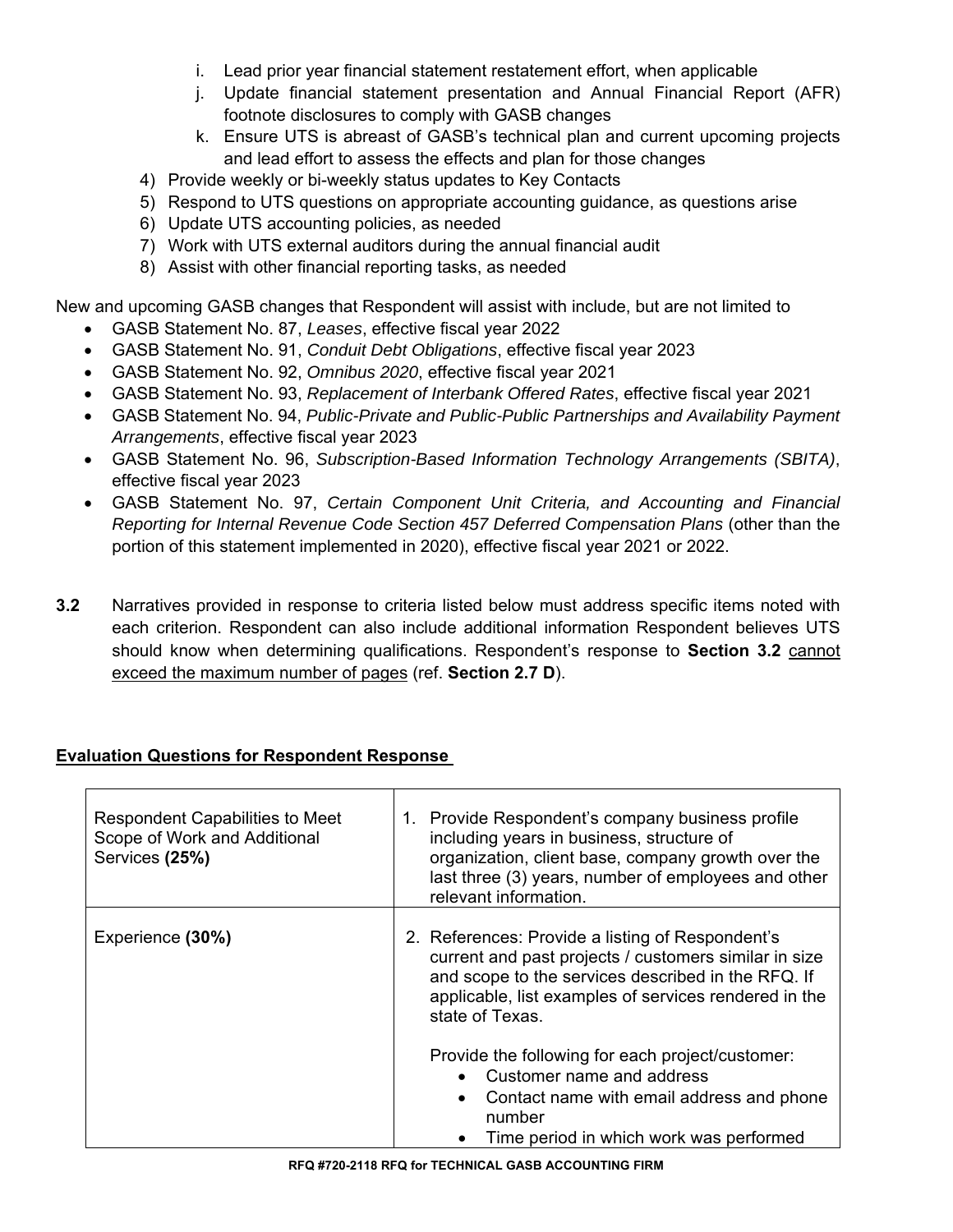|                                                    | Description of work performed<br>3. Detail Respondent's experience with the following:<br>Reading, interpreting, and applying<br>Governmental Accounting Standards Board<br>pronouncements<br>Texas State Comptroller's guidance and<br>٠<br>requirements<br>Higher Education accounting and reporting<br>$\bullet$<br>requirements<br>Project planning<br>٠<br>Financial reporting preparation and working<br>with external auditors<br>Drafting, reviewing, and updating accounting<br>$\bullet$<br>policies<br>PeopleSoft                                                                                                                                                                                                                                                                                                                                                                                    |
|----------------------------------------------------|-----------------------------------------------------------------------------------------------------------------------------------------------------------------------------------------------------------------------------------------------------------------------------------------------------------------------------------------------------------------------------------------------------------------------------------------------------------------------------------------------------------------------------------------------------------------------------------------------------------------------------------------------------------------------------------------------------------------------------------------------------------------------------------------------------------------------------------------------------------------------------------------------------------------|
| Operational Plan (20%)                             | 4. Describe Respondent's strategy and approach to<br>provide the Services Requested, described in this<br>RFQ.                                                                                                                                                                                                                                                                                                                                                                                                                                                                                                                                                                                                                                                                                                                                                                                                  |
| Staffing / Resources / Capacity /<br>Support (25%) | 5. Provide information on key staff who will be involved<br>working<br>on UTS account including<br>in<br>roles.<br>responsibilities, and resumes.<br>6. Describe availability throughout the process to work<br>and communicate with Key Contacts.<br>7. Describe how Respondent will ensure continuity of<br>knowledge transfer for staff assigned to this project,<br>to provide consistent staffing for continuity of ongoing<br>efforts.                                                                                                                                                                                                                                                                                                                                                                                                                                                                    |
| <b>Security Questions (NOT SCORED)</b>             | Awarded Respondents may have access to UT System<br>internal files and/or applications. Answer questions<br>below to ensure UTS's security measures are followed:<br>8. Will the consulting take place on-premises?<br>9. Will the consultant require access to Institution's<br>network resources?<br>10. Will the consultant require access to hardware in the<br>Institution's data centers?<br>11. Will the consultant require an account within the<br>Institution's domain $(Q^*.\text{edu})$ ?<br>12. Has the consultant received training on sensitive,<br>HIPAA, PCI, etc. data handling?<br>13. Will any data be transferred to the consultant's<br>possession?<br>14. Is it encrypted (at rest) while in the consultant's<br>possession?<br>15. Will the consultant need remote access to the<br>Institution's network or systems?<br>16. Can we restrict that access based on source IP<br>address? |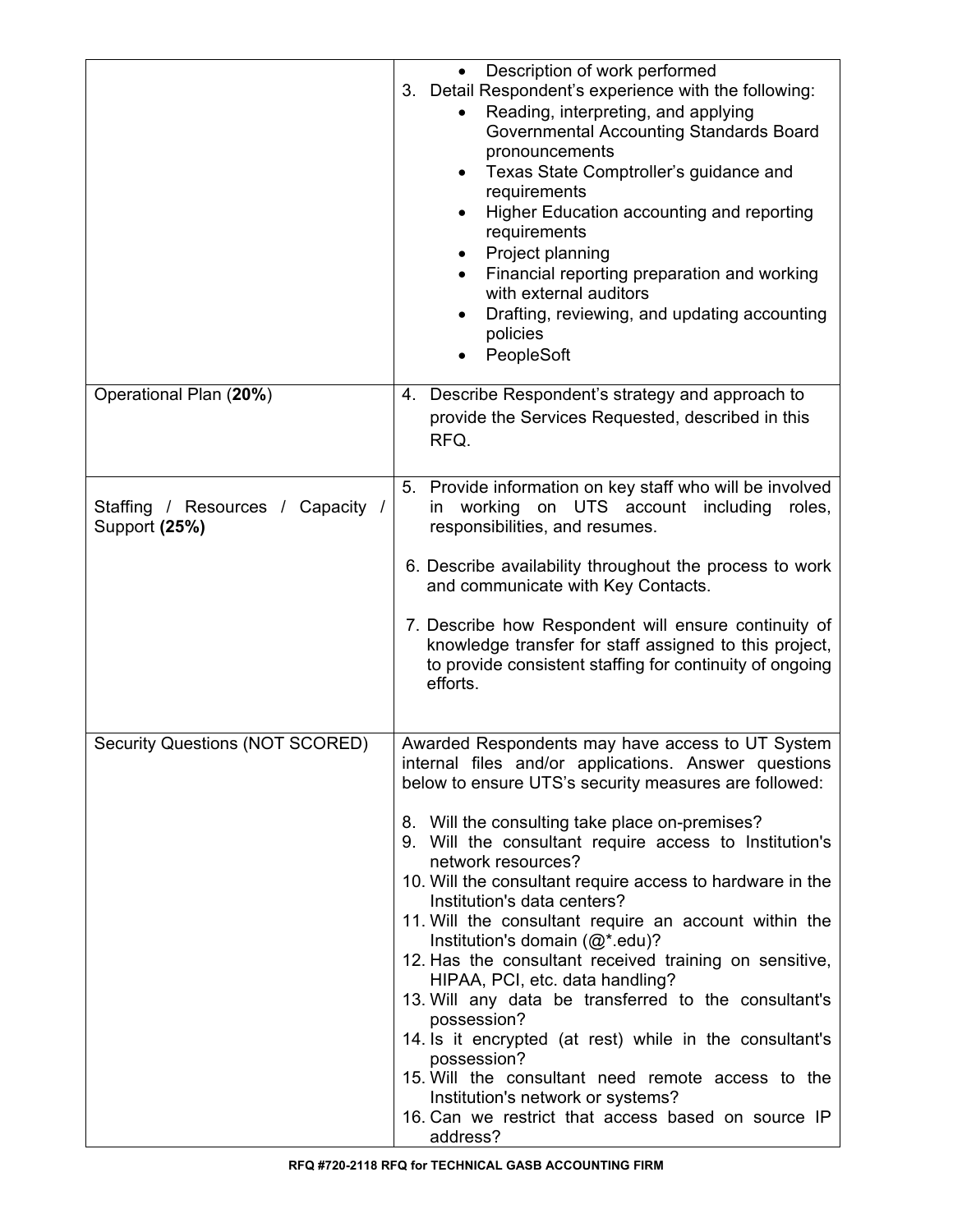| 17. Will the Institution be notified of major changes to<br>your environment that could impact the Institution's<br>security posture?                                                                                        |
|------------------------------------------------------------------------------------------------------------------------------------------------------------------------------------------------------------------------------|
| 18. Do you carry cyber-risk insurance to protect against<br>unforeseen service outages, data that is lost or<br>stolen, and security incidents?<br>19. Is consultant allowed to take home Institution's data<br>in any form? |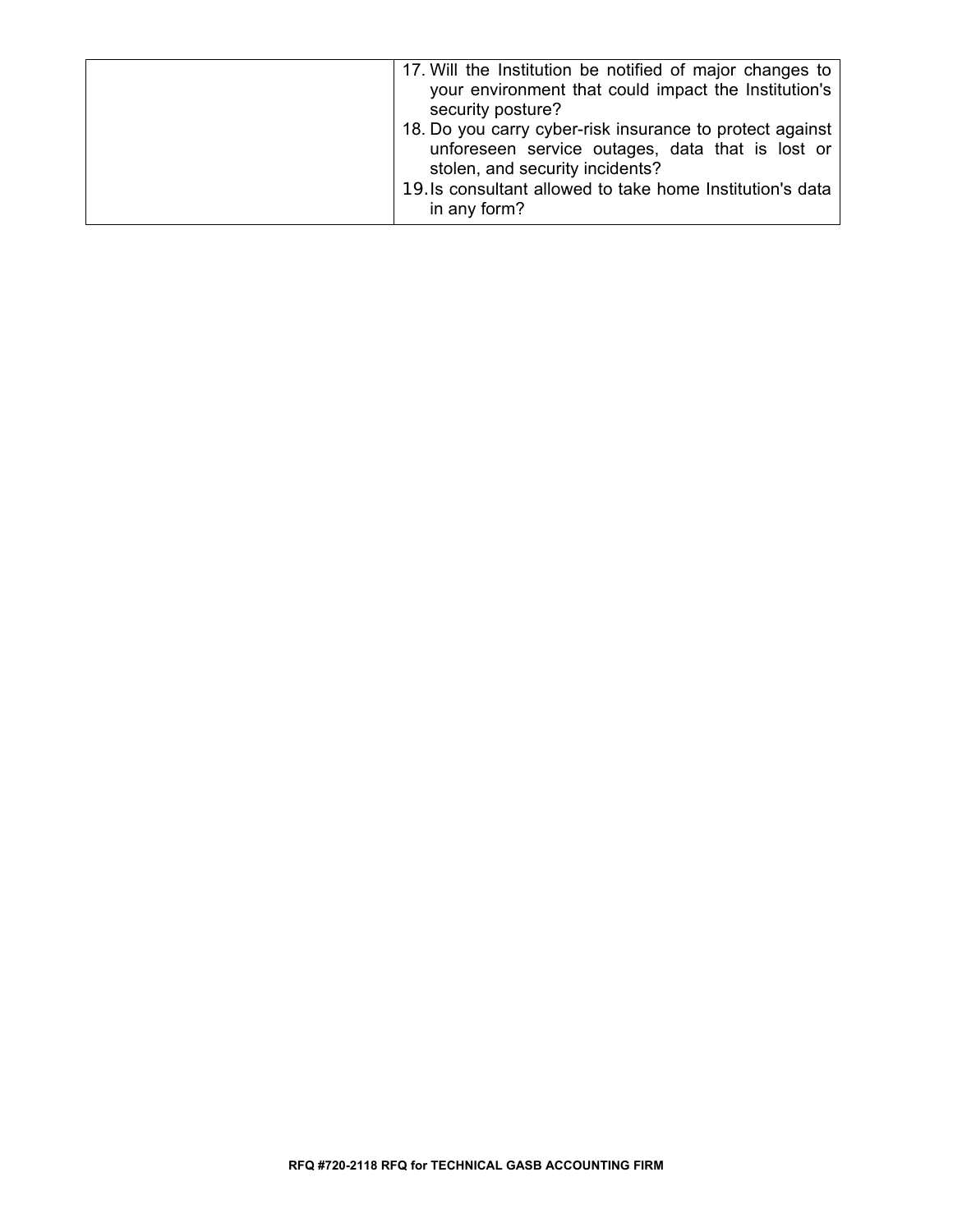#### **TERMS AND CONDITIONS**

The terms and conditions contained in the attached Agreement (ref. **APPENDIX ONE**) or, in the sole discretion of University, terms and conditions substantially similar to those contained in the Agreement, will constitute and govern any agreement that results from this RFQ. If Respondent takes exception to any terms or conditions set forth in the Agreement, Respondent will submit a list of the exceptions. Respondent's exceptions will be reviewed by University and may result in disqualification of Respondent's response as non-responsive to this RFQ. If Respondent's exceptions do not result in disqualification of Respondent's proposal, then University may consider Respondent's exceptions when University evaluates the Respondent's response.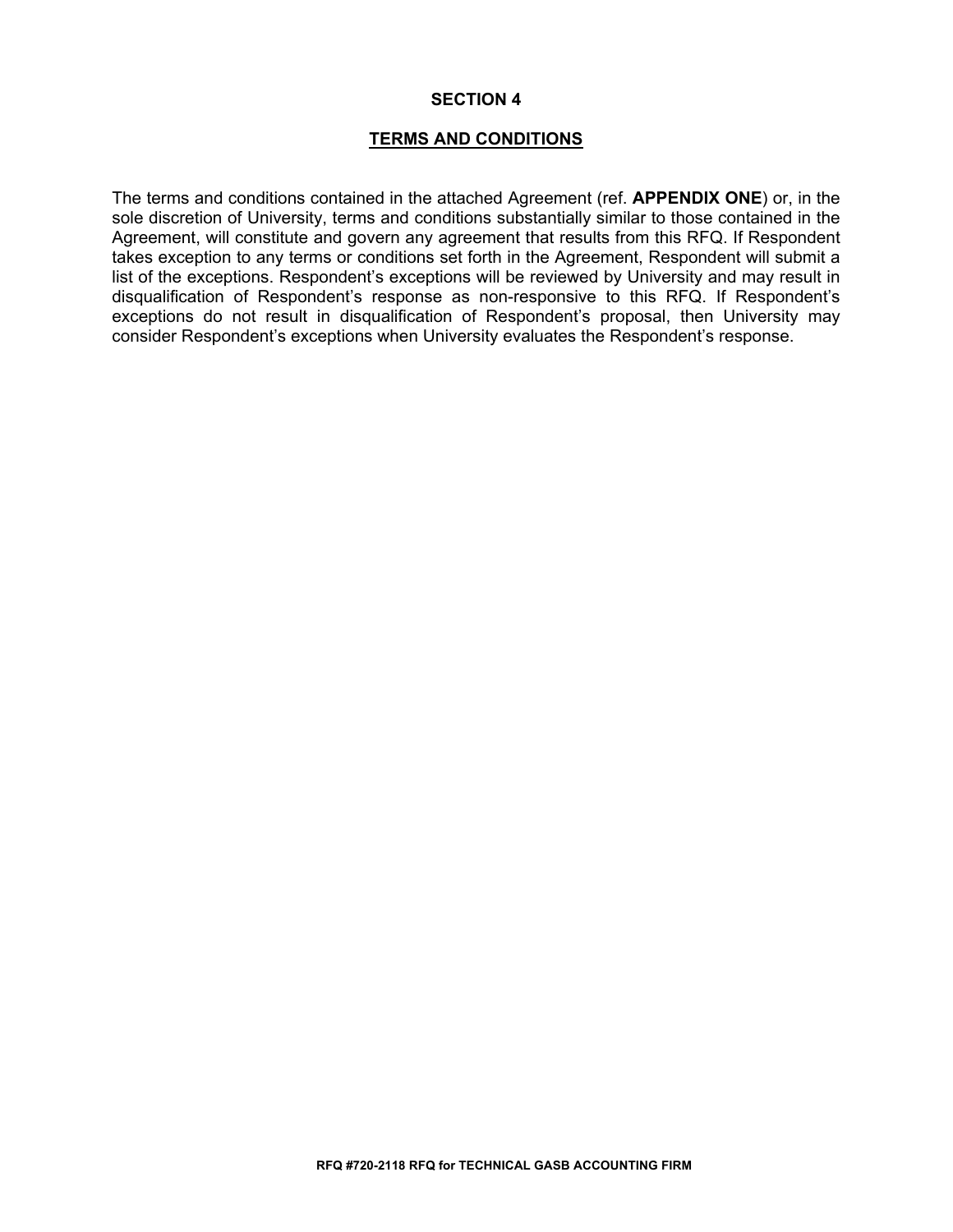#### **PRICING AND DELIVERY SCHEDULE**

**Proposal of:** \_\_\_\_\_\_\_\_\_\_\_\_\_\_\_\_\_\_\_\_\_\_\_\_\_\_\_\_\_\_\_\_\_\_\_

(Proposer Name)

**To:** The University of Texas System

**RFQ No.:** 720-2118

Ladies and Gentlemen:

Having carefully examined all the specifications and requirements of this RFQ and any attachments), the undersigned proposes to furnish the required pursuant to the above-referenced Request for Qualifications upon the terms quoted below. The University will not accept responses which include assumptions or exceptions to the work identified in this RFQ.

#### **5.1 Describe Respondent's Pricing Structure**

**5.2 Provide Hourly Fee Schedule for Services by type of service or staff member, as applicable** 

 $\mathcal{L}_\text{max} = \frac{1}{2} \sum_{i=1}^{n} \frac{1}{2} \sum_{i=1}^{n} \frac{1}{2} \sum_{i=1}^{n} \frac{1}{2} \sum_{i=1}^{n} \frac{1}{2} \sum_{i=1}^{n} \frac{1}{2} \sum_{i=1}^{n} \frac{1}{2} \sum_{i=1}^{n} \frac{1}{2} \sum_{i=1}^{n} \frac{1}{2} \sum_{i=1}^{n} \frac{1}{2} \sum_{i=1}^{n} \frac{1}{2} \sum_{i=1}^{n} \frac{1}{2} \sum_{i=1}^{n} \frac{1$ 

 $\mathcal{L}_\text{max} = \frac{1}{2} \sum_{i=1}^{n} \frac{1}{2} \sum_{i=1}^{n} \frac{1}{2} \sum_{i=1}^{n} \frac{1}{2} \sum_{i=1}^{n} \frac{1}{2} \sum_{i=1}^{n} \frac{1}{2} \sum_{i=1}^{n} \frac{1}{2} \sum_{i=1}^{n} \frac{1}{2} \sum_{i=1}^{n} \frac{1}{2} \sum_{i=1}^{n} \frac{1}{2} \sum_{i=1}^{n} \frac{1}{2} \sum_{i=1}^{n} \frac{1}{2} \sum_{i=1}^{n} \frac{1$ 

 $\mathcal{L}_\text{max} = \frac{1}{2} \sum_{i=1}^{n} \frac{1}{2} \sum_{i=1}^{n} \frac{1}{2} \sum_{i=1}^{n} \frac{1}{2} \sum_{i=1}^{n} \frac{1}{2} \sum_{i=1}^{n} \frac{1}{2} \sum_{i=1}^{n} \frac{1}{2} \sum_{i=1}^{n} \frac{1}{2} \sum_{i=1}^{n} \frac{1}{2} \sum_{i=1}^{n} \frac{1}{2} \sum_{i=1}^{n} \frac{1}{2} \sum_{i=1}^{n} \frac{1}{2} \sum_{i=1}^{n} \frac{1$ 

 $\mathcal{L}_\text{max} = \frac{1}{2} \sum_{i=1}^{n} \frac{1}{2} \sum_{i=1}^{n} \frac{1}{2} \sum_{i=1}^{n} \frac{1}{2} \sum_{i=1}^{n} \frac{1}{2} \sum_{i=1}^{n} \frac{1}{2} \sum_{i=1}^{n} \frac{1}{2} \sum_{i=1}^{n} \frac{1}{2} \sum_{i=1}^{n} \frac{1}{2} \sum_{i=1}^{n} \frac{1}{2} \sum_{i=1}^{n} \frac{1}{2} \sum_{i=1}^{n} \frac{1}{2} \sum_{i=1}^{n} \frac{1$ 

#### **5.3 Discounts**

Describe all discounts that may be available to University, including educational, federal, state and local discounts.

#### **5.4 Payment Terms**

University's standard payment terms are "net 30 days" as mandated by the *Texas Prompt Payment Act* (ref. Chapter 2251, *Government Code*).

Indicate below the prompt payment discount that Proposer offers:

Prompt Payment Discount:  $\frac{1}{2}$  % days/net 30 days.

Section 51.012, *Education Code*, authorizes University to make payments through electronic funds transfer methods. Proposer agrees to accept payments from University through those methods, including the automated clearing house system (**ACH**). Respondent agrees to provide Respondent's banking information to University in writing on Respondent letterhead signed by an authorized representative of Respondent. Prior to the first payment, University will confirm Respondent's banking information. Changes to Respondent's bank information must be communicated to

**RFQ #720-2118 RFQ for TECHNICAL GASB ACCOUNTING FIRM**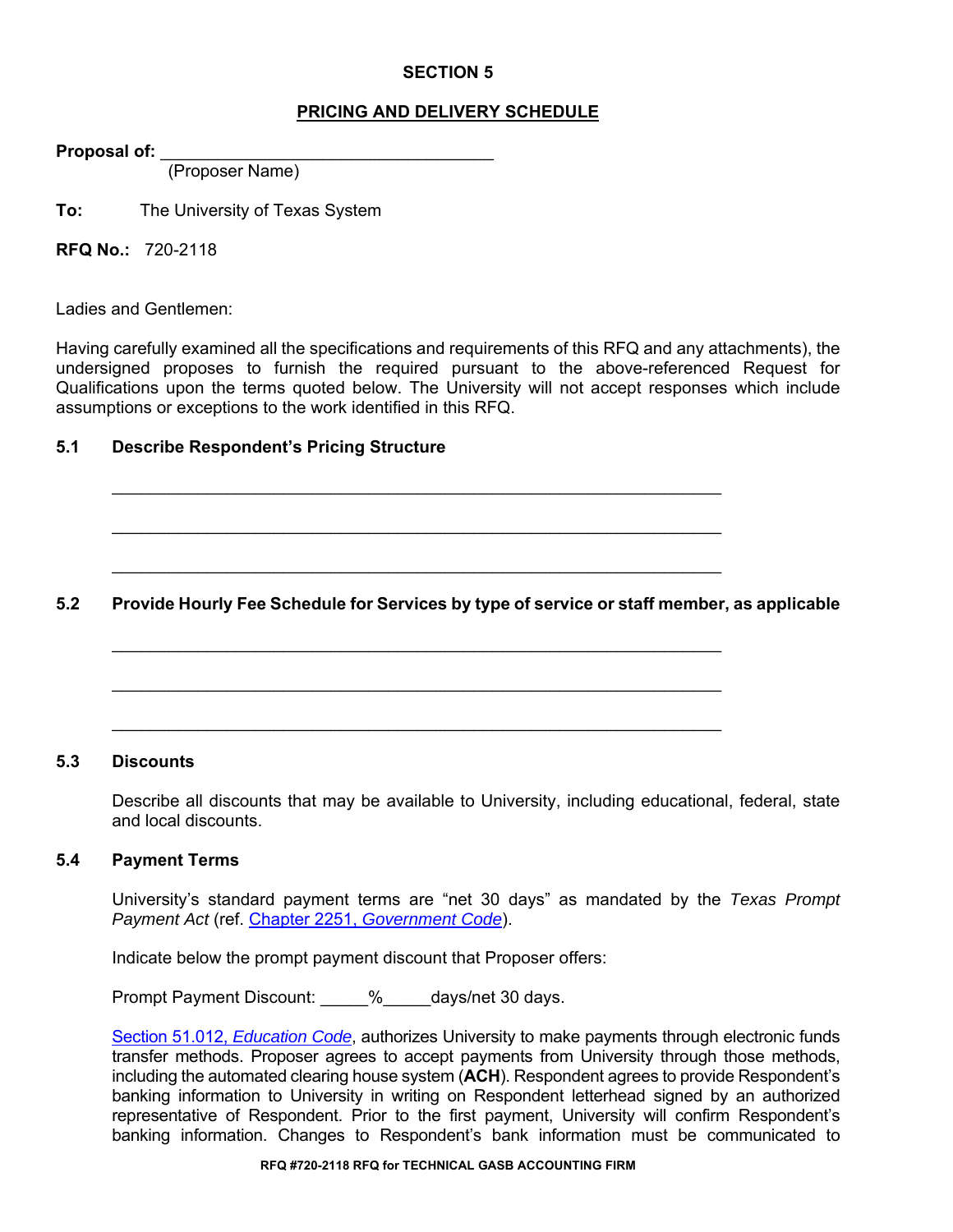University in writing at least thirty (30) days before the effective date of the change and must include an **IRS Form W-9** signed by an authorized representative of Proposer.

University, an agency of the State of Texas, is exempt from Texas Sales & Use Tax on goods and services in accordance with §151.309, *Tax Code,* and Title 34 TAC §3.322. Pursuant to 34 TAC §3.322(c)(4), University is not required to provide a tax exemption certificate to establish its tax exempt status.

Respectfully submitted,

**Proposer:** \_\_\_\_\_\_\_\_\_\_\_\_\_\_\_\_\_\_\_\_\_\_\_\_\_\_\_\_

**By:** \_\_\_\_\_\_\_\_\_\_\_\_\_\_\_\_\_\_\_\_\_\_\_\_\_\_\_ (Authorized Signature for Proposer)

**Name:**  $\blacksquare$ 

**Title:** \_\_\_\_\_\_\_\_\_\_\_\_\_\_\_\_\_\_\_\_\_\_\_\_\_\_

 **Date:** \_\_\_\_\_\_\_\_\_\_\_\_\_\_\_\_\_\_\_\_\_\_\_\_\_\_